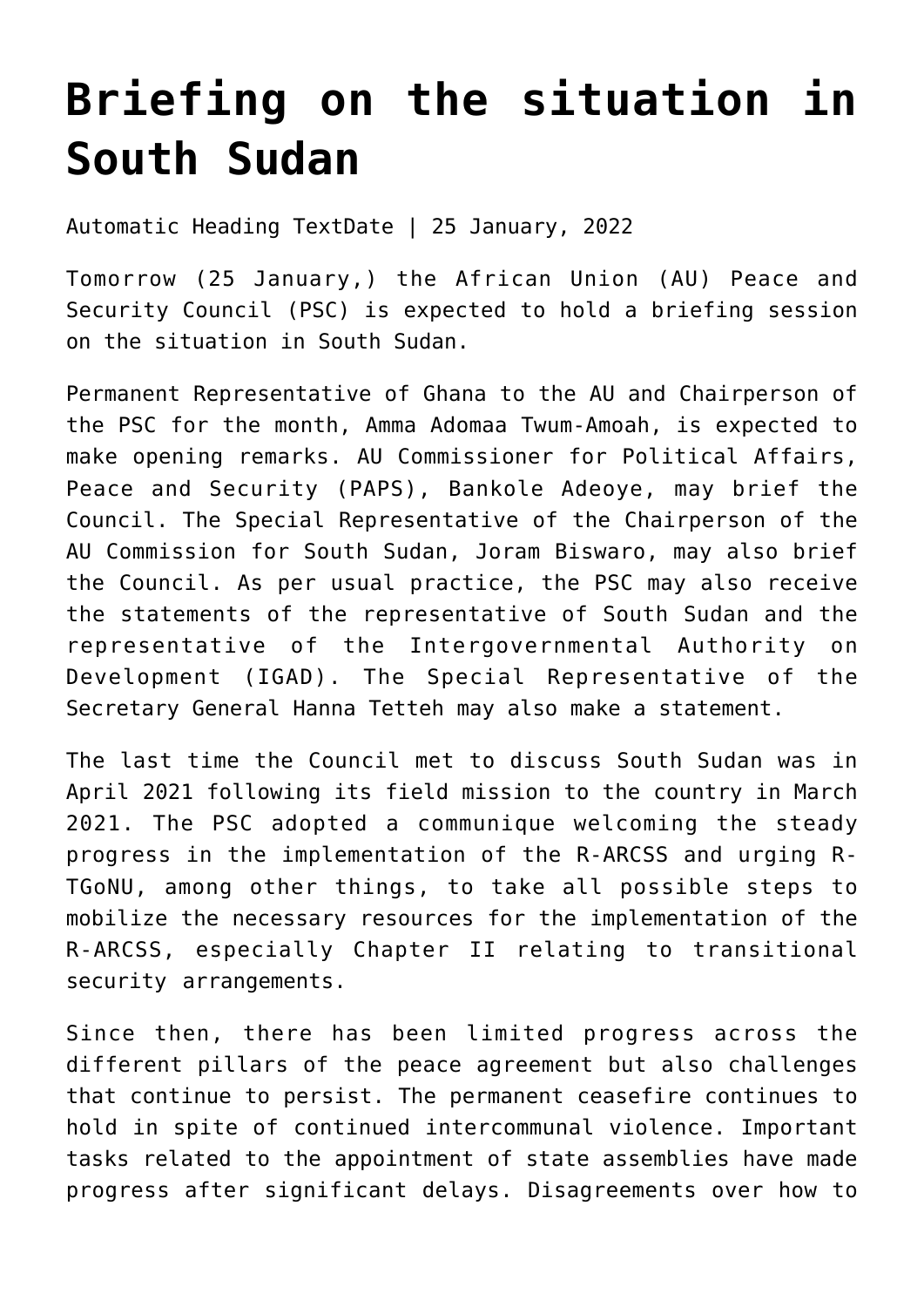divide parliamentary seats have also been resolved. The constitution-making process bill has been reviewed and adopted by the council of ministers. A roadmap has been developed and adopted to facilitate the implementation of tasks related to transitional justice and a technical Committee has been established to undertake national consultations on the establishment of the Commission for Truth, Healing and Reconciliation. Furthermore, President Salva Kiir decided to resume talks with the South Sudan Opposition Movement Alliance (SSOMA) in Rome under the auspices of the Community of Sant'Egido.

However, more than three years after the signing of the revitalized peace agreement, no tangible progress has been made in establishing the necessary unified forces, which is a key aspect of the peace agreement. According to the UN, the government attributes the delay to the arms embargo imposed against South Sudan and disagreements among signatory parties over the command-and-control structure and share ratio of the necessary unified forces. However, the reconstituted Joint Monitoring and Evaluation Commission (R-JMEC) underscores the need for the government to approve critical bills and avail the necessary resources to complete the transitional security arrangements.

What complicated the situation further is the split within SPLM-IO and the emergence of the Kitwang faction which has eroded trust and confidence in the peace process. The split within SPLA-IO led to deadly clashes between forces loyal to Vice President Riek Machar and those loyal to Kitwang faction led by General Simon Gatwech Dual and his deputy Johnson Olony. President Kiir designated his Presidential Advisor for National Security, Tut Gatluak, to negotiate with the Kitwang faction in Khartoum but SPLM-IO complained that this violates the peace agreement which prohibits the shifting of allegiance. Nevertheless, the Khartoum meeting between SPLM and the Kitwang faction led to the signing of two separate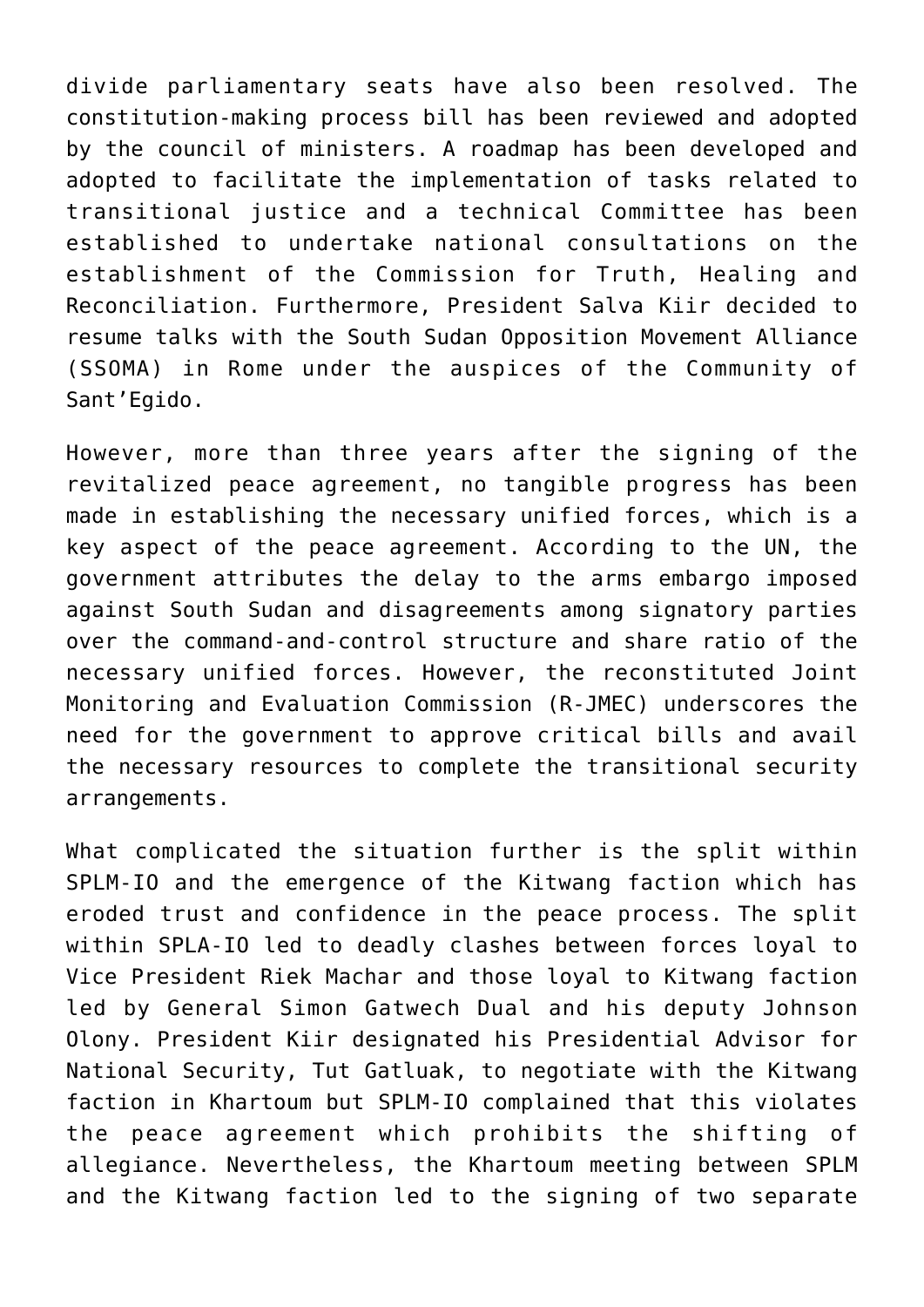agreements which, according to media reports, deal with integration of forces loyal to the Kitwang faction into the South Sudanese army with a general amnesty and the settlement of local land disputes.

South Sudan is expected to hold elections in 2023 marking the end of its fragile political transition. The reconstituted transitional national assembly (TNLA) has been slow to operationalize and this has impacted the adoption of critical bills related to constitution-making process, election, public financial reform and others. The constitutional bill, which has already been approved by the Council of Ministers, is yet to be endorsed by the TNLA. This is considered to be a very critical task which paves the way for the country to hold elections in 2023. Delays in the establishment of the TNLA standing committees, which are supposed to consider these bills, was said to be the main obstacle. On January 3rd, the Speaker of TNLA announced the appointment of chairpersons and deputies of the various committees, which hopefully contributes to expediting the legislative process. The coming one year is going to be decisive in making concrete progress in implementing the peace agreement and set the stage for the elections.

The government has already called for international support to hold elections. However, due to other crisis situation in the neighborhood including in Ethiopia and Sudan, South Sudan is not getting the necessary international attention at the moment. Sudan is the current chair of IGAD and one of the guarantors of the revitalized peace agreement but it is undergoing a difficult transition which is facing a serious setback following the October 25 coup. Ethiopia, as previous chair of IGAD played an important role in facilitating the South Sudanese peace process however it is now embroiled in its own crisis. The regional dynamics has weakened IGAD and the leadership position of its key mechanisms tasked with overseeing the implementation of the South Sudanese peace